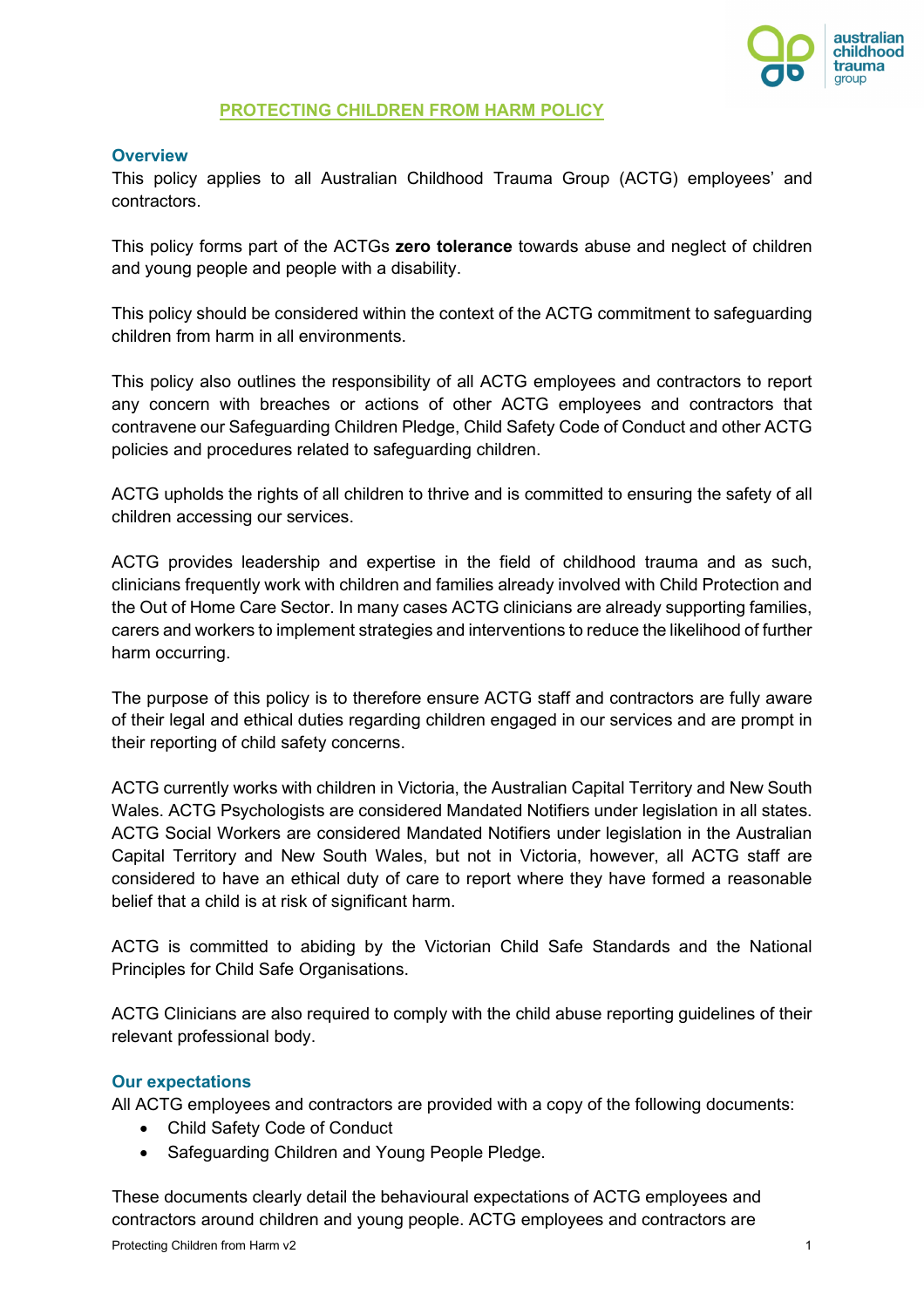

advised that any breaches, including minor breaches, to these policies are required to be reported.

#### **Mandated notifiers:**

- must report without unnecessary delay after forming the belief on reasonable grounds of abuse or neglect;
- are required to report each time they become aware of any further reasonable grounds for their belief;
- do not have to be able to prove that the abuse has occurred;
- have a personal responsibility to report belief of abuse or neglect it is not the responsibility of your supervisors or senior staff;
- are not legally obliged to report concerns if they encounter abuse in their private lives or when working in a capacity that is not directly related to the professional affiliation under which they are mandated.

All ACTG employees should raise any concerns of abuse or neglect with their immediate supervisor, especially if they have a suspicion of possible abuse but have not formed a belief at that time. If a mandated notifier's immediate supervisor does not believe that a mandatory report is warranted, this does not discharge a notifier of their obligation to do so if they have formed a reasonable belief that abuse may have occurred.

Only one mandated notifier needs to make the report, which must be made promptly and include all the reasonable grounds.

In all jurisdictions, legislation protects the reporter's identity from disclosure. In addition, the legislation notes that if the report is made in good faith, the reporter cannot be liable in any civil, criminal or administrative proceeding.

Reporting abuse or neglect does not absolve staff of taking reasonable actions within the scope of their role and relationship with their client to provide continued support or intervention to assist and prevent further abuse. Child abuse report call centre staff may ask what a reporters next steps will be and can talk reporters through what they may be able to do, as a person who currently has a relationship with the child and possibly also their family.

Although only mandated notifiers have a legal responsibility to report child abuse, everyone has a moral and ethical responsibility to report all types of possible or known child abuse.

#### **If a child is in immediate danger police must be called on 000.**

#### **Responsibility**

ACTG will ensure that all employees receive information and training regarding responding to and reporting concerns of child abuse and neglect. Supervisors or the Clinical Leads are responsible for providing practice guidance on continuing to support a child for whom there are safety concerns, and where relevant their family or household.

It is the responsibility of Supervisors or the Clinical Lead to provide practice guidance on continuing to support a child for whom there are safety concerns, and where relevant their family or household.

Protecting Children from Harm v2 2 It is the responsibility of the individual to ensure that the belief or suspicion of child abuse is reported to the relevant State/Territory authority without delay.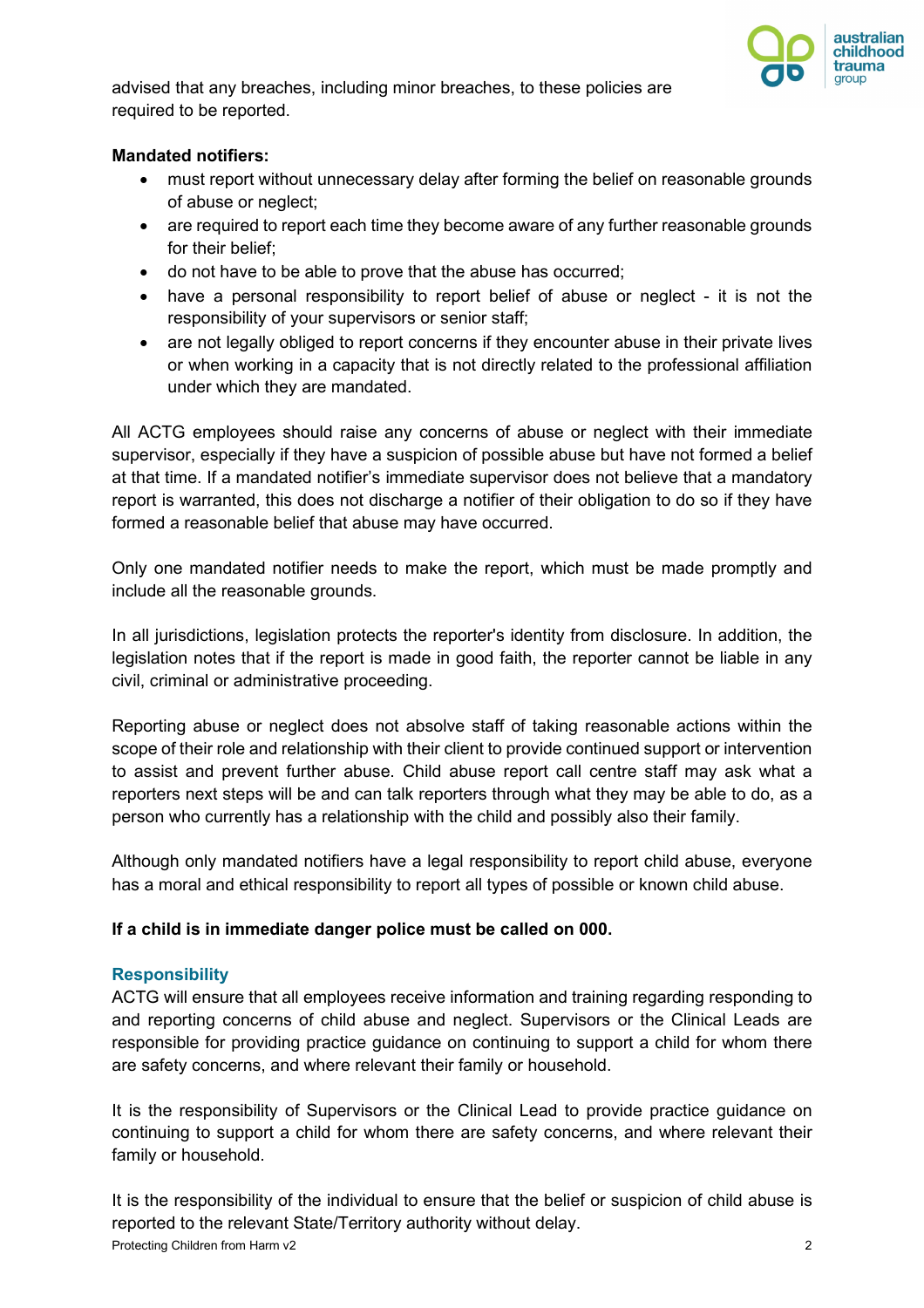

It is the responsibility of an ACTG clinician to take reasonable measures to maintain a relationship with a child or their family to advocate for safety and continue to support change in behaviour. Should further concerns be raised within this ongoing role, additional reports may need to be made to provide further detail on existing or additional concerns.

Any person working with the ACTG within the scope of this policy is also responsible for adhering to the local State or Territory's legislation in which they are working.

ACTG Clinicians are required to comply with the child abuse reporting guidelines of their relevant professional body.

### **Reporting to Working with Children Check (WWWC)**

- The purpose of the Worker Screening Act 2020 (the Act) and the Worker Screening Regulations 2021 (the Regulations) is to assist in protecting children and young people from sexual or physical harm by ensuring that ACTG employees have their suitability to do so checked by a government body. The Act defines child-related work, outlines occupations that apply and explains relevant offences and findings that are relevant to the WWCC. The check involves an examination of a person's criminal history and relevant professional conduct. It sets out the obligations of individuals and organisations, and how personal information is stored and disposed of.
- Should there be reasonable belief that an ACTG employee or contractor has acted in a way and or / been charged with or convicted of an offence which makes it inappropriate for them to engage in child-related work, WWCC authorities may need to be notified.
- ACTG must comply with the requirements of the Worker Screening Act 2020. It is an offence for an employer to knowingly engage a child-related worker who does not hold a WWCC (or equivalent).
- It is an offence for an ACTG employee to engage in child related work when they do not have clearance or if they are subject to a bar.

# **Reportable Conduct**

#### **Victoria**

The Victorian Reportable Conduct Scheme requires organisations in scope to report allegations of child abuse and neglect by their workers and volunteers to the Commission for Children and Young People.

There are five types of reportable conduct listed in the *Child Wellbeing and Safety Act 2005*.

- sexual offences (against, with or in the presence of, a child)
- sexual misconduct (against, with or in the presence of, a child)
- physical violence (against, with or in the presence of, a child)
- behaviour that causes significant emotional or psychological harm
- significant neglect.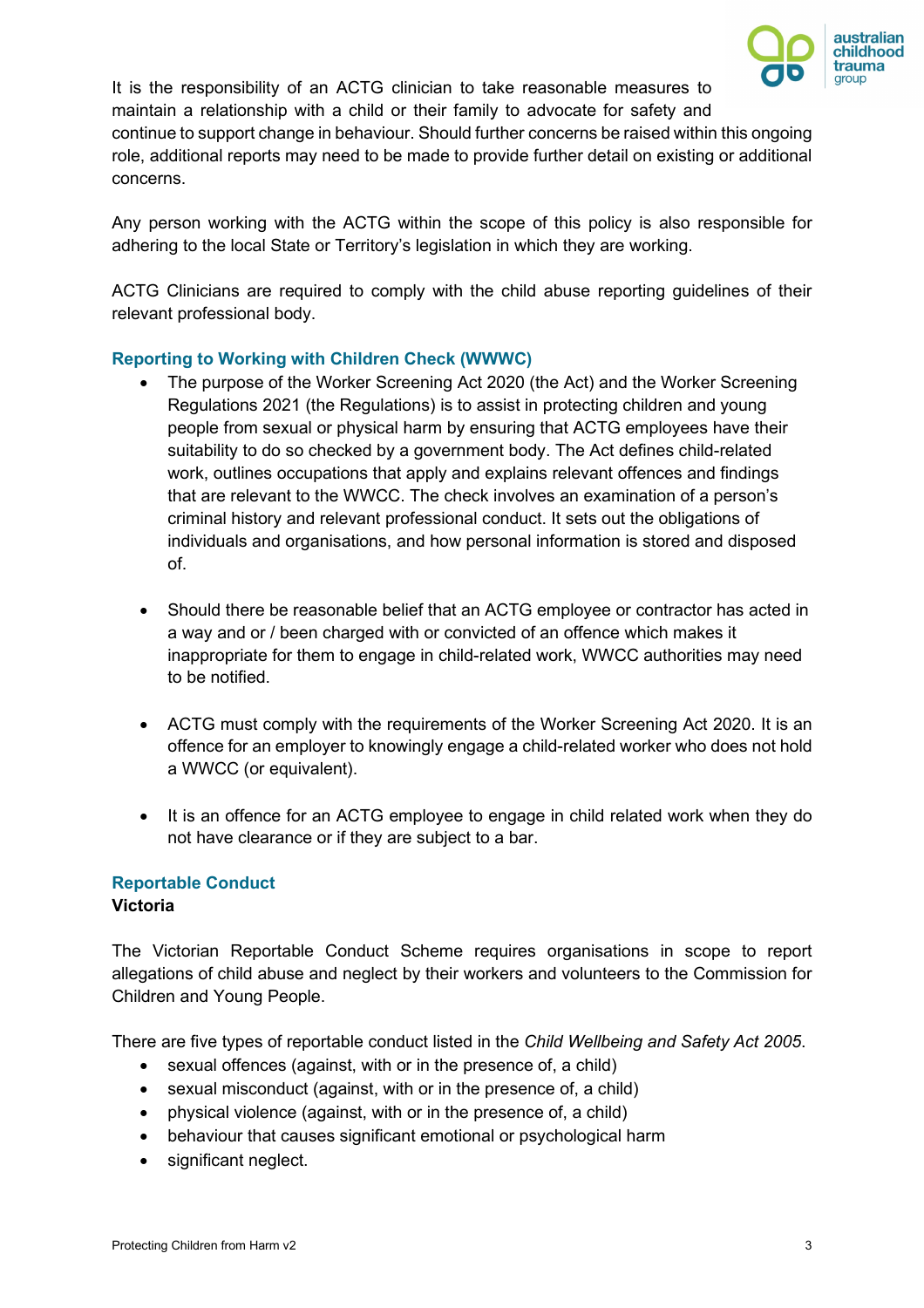

The head of an organisation is the person responsible for an organisation's compliance with the Reportable Conduct Scheme.

## **The head of an organisation must report any allegation of reportable conduct to the Commission for Children and Young People within 3 business days of becoming aware of the allegation.**

## **Within 30 days the head of an organisation must provide detailed information about the allegations and their proposed response.**

Further information is also available on the Commission for Children and Young People's website at [www.ccyp.vic.gov.au](file://internal.vic.gov.au/DHHS/HomeDirs4/pboa1510/Documents/Offline%20Records%20(DP)/Reportable%20%7E%20&%20WELLBEING%20-%20POLICY%20&%20PROCEDURES/www.ccyp.vic.gov.au)

#### **Australian Capital Territory**

The ACTG complies with the Reportable Conduct Scheme that commenced in the Australian Capital Territory (ACT) from 1 July 2017.

Organisations must report allegations or convictions that occurred after 1 July 2017 to the ACT Ombudsman.

Organisations covered by the scheme need to report allegations, offences or convictions relating to child abuse or child related misconduct by an employee to the Ombudsman. It does not matter whether or not the employee engaged in the conduct in the course of employment or whether a child consents to the conduct. Reportable conduct includes:

- sexual offences and convictions where a child is a victim or is present
- offences against the person, including physical offences and convictions, where a child is a victim or is present
- conviction, or finding of guilt, under a territory law or a state or Commonwealth law, involving reportable conduct
- inappropriate discipline or offences relating to protecting of children from harm in accordance with the provisions of the Education and Care Service National Law
- ill-treatment of a child (including emotional abuse, hostile use of force/physical contact, neglect and restrictive intervention)
- psychological harm
- misconduct of a sexual nature.
- Reportable conduct includes allegations, offences and convictions relating to any of the above.

Organisations must:

- Notify the ACT Ombudsman within **30 days** of becoming aware of the allegation by completing the section [17G notification form](https://www.ombudsman.act.gov.au/__data/assets/pdf_file/0025/48166/s-17G-Notification-coversheet.pdf)
- Provide details of the allegation.
- Provide details of the allegation or conviction.
- Provide the organisation's intended response, including an investigation plan and risk assessment.
- Report to appropriate organisations. These may include ACT Policing, Child Youth Protection Services and Access Canberra (Working with Vulnerable People).

Further information is available on the ACT Ombudsman's website: <https://www.ombudsman.act.gov.au/improving-the-act/reportable-conduct>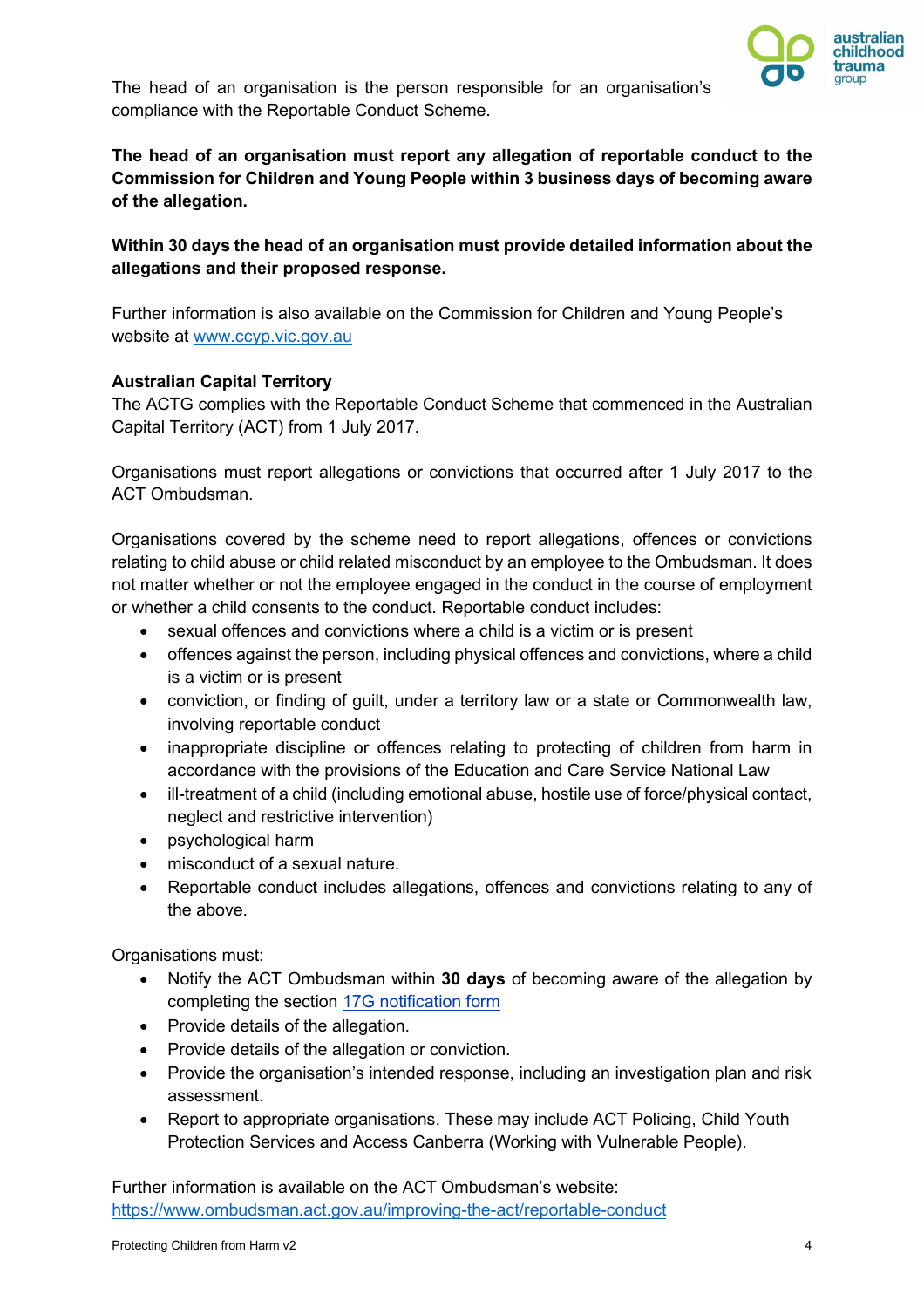

#### **Reporting abuse and neglect in disability**

The National Disability Abuse and Neglect Hotline (The Hotline), is a free, independent and confidential service for reporting abuse and neglect of people with disability.

Anyone can contact the Hotline, including family members, friends, service providers or a person with disability.

The Hotline works with callers to find appropriate ways of dealing with reports of abuse and neglect of people with disability.

If a caller reports abuse or neglect in a government-funded service, the Hotline will refer the report to the government body that funds the service. The funding body will investigate the report.

#### **Making a report**

To make a report:

- Call **1800 880 052** (toll free) and speak with an experienced Hotline staff member
- Callers who are deaf or have a hearing or speech impairment can contact the [National Relay Service \(NRS\)](http://www.relayservice.gov.au/) by calling **1800 555 677** then asking for **1800 880 052**
- Callers from a non-English speaking background can use the [Translating and](http://www.tisnational.gov.au/)  [Interpreting Service \(TIS\)](http://www.tisnational.gov.au/) by calling **13 14 50**
- Send an email to: **[hotline@workfocus.com](mailto:hotline@workfocus.com)**

#### **Breaches of this Policy**

ACTG employees and contractors are required to report incidents, allegations, disclosures or concerns in relation to abuse or neglect of a child or young person by ACTG employees or others.

For any breach of his policy, the **ACTG Incident Management Policy and Procedure** should be applied. The Incident Management Policy outlines the management of reportable incidents to the NDIS Commission, information about the Reportable Conduct Scheme to the Commission for Children and Young People and the Notifiable Data Breach Scheme to the Office of the Australian Information Commissioner.

Any failure to report these matters is treated as misconduct and may result in disciplinary action up to and including dismissal, or in the termination of services.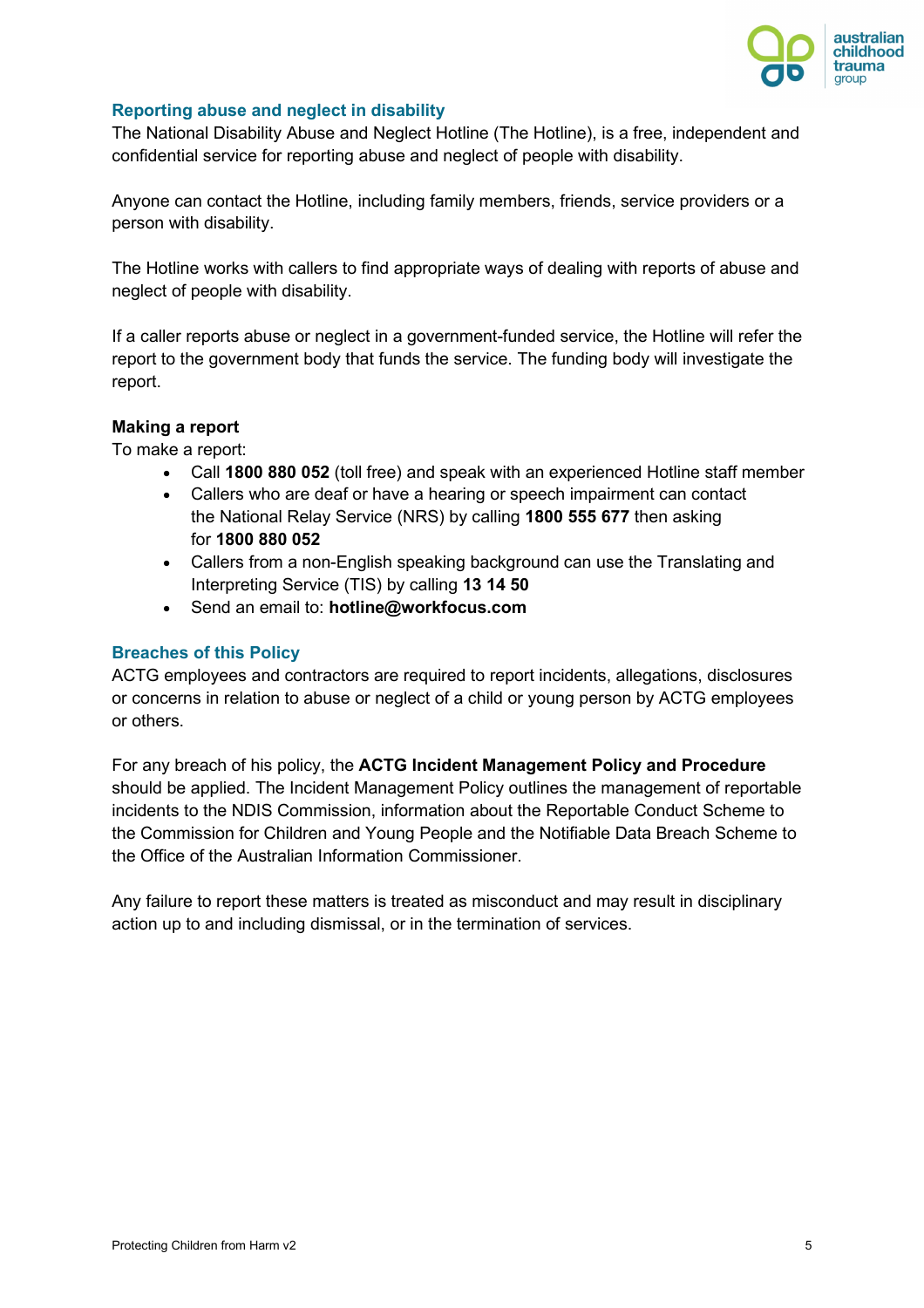

## **Appendix 1**

Information regarding child protection reporting for each state/territory of Australia is collated by AIFS:

## <https://aifs.gov.au/cfca/publications/australian-child-protection-legislation>

| <b>Jurisdiction</b>                           | <b>Principal act</b>                                                         | Other relevant acts/legislation                                                                                                                                                                                                                                                                                                                                                                                                                                                                                                                                                                                                                                     |  |
|-----------------------------------------------|------------------------------------------------------------------------------|---------------------------------------------------------------------------------------------------------------------------------------------------------------------------------------------------------------------------------------------------------------------------------------------------------------------------------------------------------------------------------------------------------------------------------------------------------------------------------------------------------------------------------------------------------------------------------------------------------------------------------------------------------------------|--|
| <b>Australian Capital</b><br><b>Territory</b> | Children and Young People Act<br>2008 (ACT)                                  | Adoption Act 1993 (ACT)<br>$\bullet$<br>Children and Young People Act (ACT<br>$\bullet$<br>Childcare Services) Standards 2009 (No.<br>1)<br>Children and Young People<br>$\bullet$<br>(Employment) Standards 2011 (No. 1)<br>Crimes (Child Sex Offenders) Act<br>2005 (ACT)<br>Family Violence Act 2016 (ACT)<br>$\bullet$<br>Ombudsman Act 1989 (ACT)<br><b>Working with Vulnerable People</b><br>$\bullet$<br>(Background Checking) Act 2011 (ACT)                                                                                                                                                                                                                |  |
| <b>New South</b><br>Wales                     | <b>Children and Young Persons</b><br>(Care and Protection) Act<br>1998 (NSW) | Adoption Act 2000 (NSW)<br>$\bullet$<br>Advocate for Children and Young People<br>$\bullet$<br>Act 2014 (NSW)<br><b>Child Protection (International Measures)</b><br>$\bullet$<br>Act 2006 (NSW)<br><b>Child Protection (Offenders Prohibition</b><br>$\bullet$<br>Orders) Act 2004 (NSW)<br><b>Child Protection (Offenders Registration)</b><br>$\bullet$<br>Act 2000 (NSW)<br>Child Protection (Working with Children)<br>$\bullet$<br>Act 2012 (NSW)<br><b>Crimes (Domestic and Personal</b><br>Violence) Act 2007 (NSW)<br>Industrial Relations (Child Employment)<br>$\bullet$<br>Act 2006 (NSW)<br>Ombudsman Act 1974 (NSW)<br>Young Offenders Act 1997 (NSW) |  |
| <b>Northern</b><br><b>Territory</b>           | Care and Protection of Children<br>Act 2007 (NT)                             | Adoption of Children Act 1994 (NT)<br>Child Protection (Offender Reporting and<br>Registration) Act 2016 (NT)<br>Children's Commissioner Act 2013 (NT)<br>Disability Services Act 2004 (NT)<br>Domestic and Family Violence Act<br>2007 (NT)<br>Information Act 2006 (NT)<br>Youth Justice Act 2005 (NT)                                                                                                                                                                                                                                                                                                                                                            |  |
| Queensland                                    | Child Protection Act 1999 (Qld)                                              | Adoption Act 2009 (Qld)<br>Child Employment Act 2006 (Qld)                                                                                                                                                                                                                                                                                                                                                                                                                                                                                                                                                                                                          |  |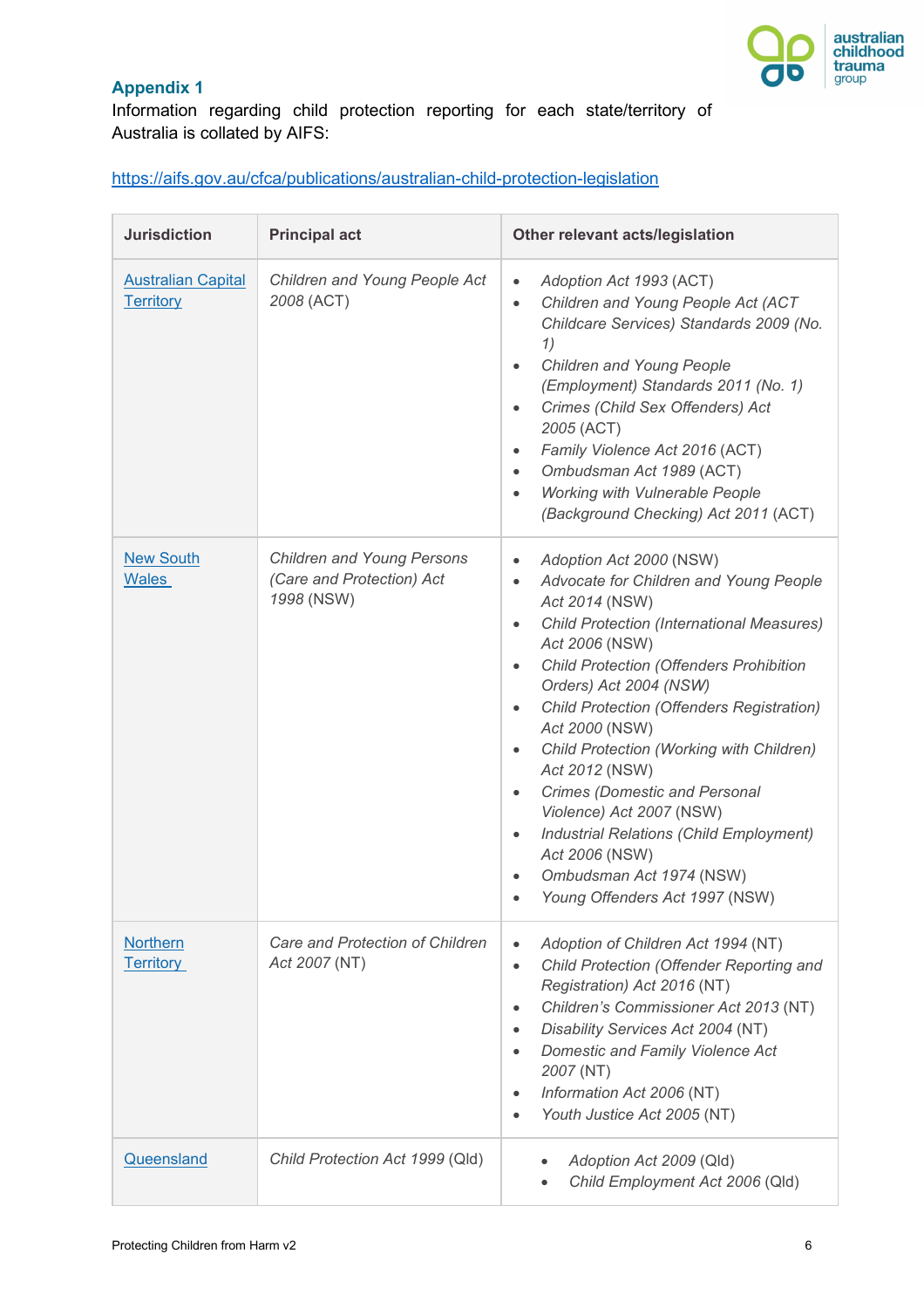

| <b>Jurisdiction</b>    | <b>Principal act</b>                          | Other relevant acts/legislation                                                                                                                                                                                                                                                                                                                                                                                                                                                                                                                                                                                                                                                                                                                                                                                                                                                                                                                                                                                                                                                                                                                                                                                                                                                                                                                                                                                  |
|------------------------|-----------------------------------------------|------------------------------------------------------------------------------------------------------------------------------------------------------------------------------------------------------------------------------------------------------------------------------------------------------------------------------------------------------------------------------------------------------------------------------------------------------------------------------------------------------------------------------------------------------------------------------------------------------------------------------------------------------------------------------------------------------------------------------------------------------------------------------------------------------------------------------------------------------------------------------------------------------------------------------------------------------------------------------------------------------------------------------------------------------------------------------------------------------------------------------------------------------------------------------------------------------------------------------------------------------------------------------------------------------------------------------------------------------------------------------------------------------------------|
|                        |                                               | <b>Child Protection and Education</b><br>$\bullet$<br>Legislation (Reporting of Abuse)<br>Amendment Bill 2017<br><b>Child Protection (International Measures)</b><br>$\bullet$<br>Act 2003 (Qld)<br>Child Protection (Offender Reporting)<br>$\bullet$<br>and Other Legislation Amendment Bill<br>2017 (Qld)<br><b>Child Protection Reform Amendment Act</b><br>$\bullet$<br>2017 (Qld)<br><b>Child Protection Reform Amendment Act</b><br>$\bullet$<br>2014 (Qld)<br>Commission for Children and Young<br>$\bullet$<br>People and Child Guardian Act<br>2000 (Qld)<br>Director of Child Protection Litigation Act<br>$\bullet$<br>2016 (Qld)<br>Domestic and Family Violence Protection<br>$\bullet$<br>Act 2012 (Qld)<br><b>Education and Care Services Act</b><br>2013 (Qld)<br><b>Education (General Provisions) Act</b><br>$\bullet$<br>2006 (Qld)<br>Family and Child Commission Act<br>$\bullet$<br>2014 (Qld)<br><b>Family Responsibilities Commission Act</b><br>$\bullet$<br>2008 (Qld)<br>Guardianship and Administration Act<br>$\bullet$<br>2000 (Qld)<br>Ombudsman Act 2001 (Qld)<br><b>Police Powers and Responsibilities Act</b><br>2000 (Qld)<br>Public Guardian Act 2014 (Qld)<br>$\bullet$<br>Public Health Act 2005 (Qld)<br>$\bullet$<br><b>Working with Children (Risk</b><br>$\bullet$<br><b>Management and Screening) Act</b><br>2000 (Qld)<br>Youth Justice Act 1992 (Qld)<br>$\bullet$ |
| <b>South Australia</b> | <b>Children's Protection Act</b><br>1993 (SA) | Adoption Act 1988 (SA)<br>$\bullet$<br>Child Protection Review (Powers and<br>$\bullet$<br>Immunities) Act 2002 (SA)<br>Child Safety (Prohibited Persons) Act<br>$\bullet$<br>2016 (SA)<br>Child Sex Offenders Registration Act<br>$\bullet$<br>2006 (SA)<br>Children and Young People (Oversight<br>$\bullet$<br>and Advocacy Bodies) Act 2016 (SA)<br>Children and Young People (Safety) Bill<br>$\bullet$<br>2017 (SA)                                                                                                                                                                                                                                                                                                                                                                                                                                                                                                                                                                                                                                                                                                                                                                                                                                                                                                                                                                                        |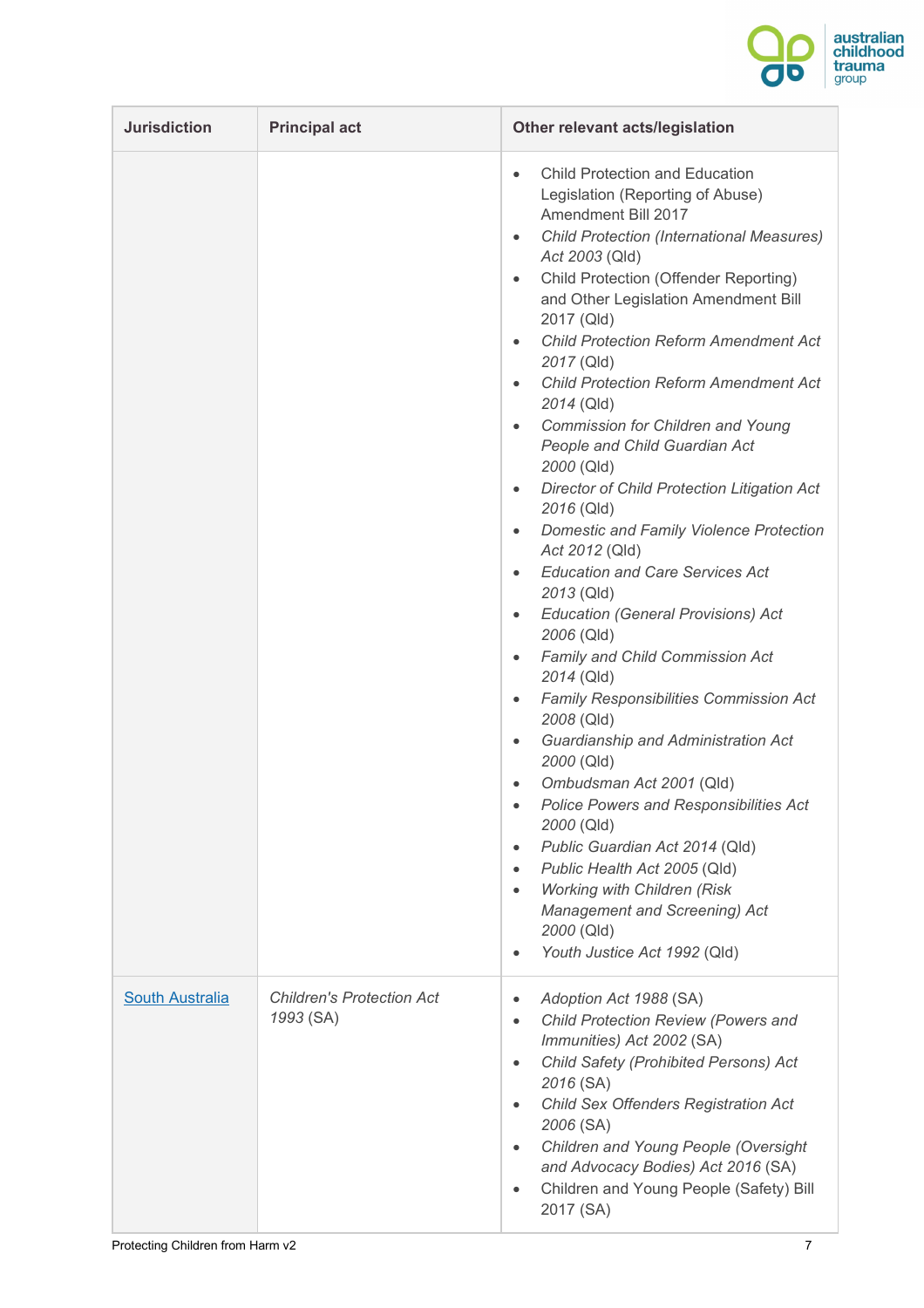

| <b>Jurisdiction</b>         | <b>Principal act</b>                                          | Other relevant acts/legislation                                                                                                                                                                                                                                                                                                                                                                                                                                                                                                                                                                                                           |  |  |
|-----------------------------|---------------------------------------------------------------|-------------------------------------------------------------------------------------------------------------------------------------------------------------------------------------------------------------------------------------------------------------------------------------------------------------------------------------------------------------------------------------------------------------------------------------------------------------------------------------------------------------------------------------------------------------------------------------------------------------------------------------------|--|--|
|                             |                                                               | <b>Children's Protection (Miscellaneous)</b><br>$\bullet$<br>Amendment Act 2005 (SA)<br>Domestic Violence Act 1994 (SA)<br>$\bullet$<br>Family and Community Services Act<br>$\bullet$<br>1972 (SA)<br>Young Offenders Act 1994 (SA)                                                                                                                                                                                                                                                                                                                                                                                                      |  |  |
| <b>Tasmania</b>             | Children, Young Persons and<br>their Families Act 1997 (Tas.) | Adoption Act 1988 (Tas.)<br>$\bullet$<br>Child Care Act 2001 (Tas.)<br>$\bullet$<br><b>Child Protection (International Measures)</b><br>$\bullet$<br>Act 2003 (Tas.)<br>Children, Young Persons and their<br>$\bullet$<br>Families Amendment Act 2009 (Tas.)<br>Commissioner for Children and Young<br>$\bullet$<br>People Act 2016 (Tas.)<br><b>Community Protection (Offender</b><br>$\bullet$<br>Reporting) Bill 2016 (Tas.)<br>Education Act 1994 (Tas.)<br>$\bullet$<br>Family Violence Act 2004 (Tas.)<br>$\bullet$<br>Registration to Work with Vulnerable<br>People Act 2013 (Tas.)<br>Youth Justice Act 1997 (Tas.)<br>$\bullet$ |  |  |
| Victoria                    | Children, Youth and Families<br>Act 2005 (Vic.)               | Adoption Act 1984 (Vic.)<br>$\bullet$<br>Child Employment Act 2003 (Vic.)<br>$\bullet$<br>Child Wellbeing and Safety Act<br>$\bullet$<br>2005 (Vic.)<br>Children and Justice Legislation<br>$\bullet$<br>Amendment (Youth Justice Reform) Act<br>2017 (Vic.)<br>Commission for Children and Young<br>People Act 2012 (Vic.)<br>Family Violence Protection Act<br>2008 (Vic.)<br>Sex Offenders Registration Act<br>$\bullet$<br>2004 (Vic.)<br>Working with Children Act 2005 (Vic.)                                                                                                                                                       |  |  |
| Western<br><b>Australia</b> | <b>Children and Community</b><br>Services Act 2004 (WA)       | Adoption Act 1994 (WA)<br>٠<br>Child Care Services Act 2007 (WA)<br>$\bullet$<br><b>Children and Community Services Act</b><br>$\bullet$<br>2004 (WA)<br>Commissioner for Children and Young<br>$\bullet$<br>People Act 2006 (WA)<br><b>Community Protection (Offender</b><br>$\bullet$<br><b>Reporting and Registration) Act</b><br>2004 (WA)<br>Family Court Act 1997 (WA)<br>٠<br>Restraining Orders Act 1997 (WA)<br>٠                                                                                                                                                                                                                |  |  |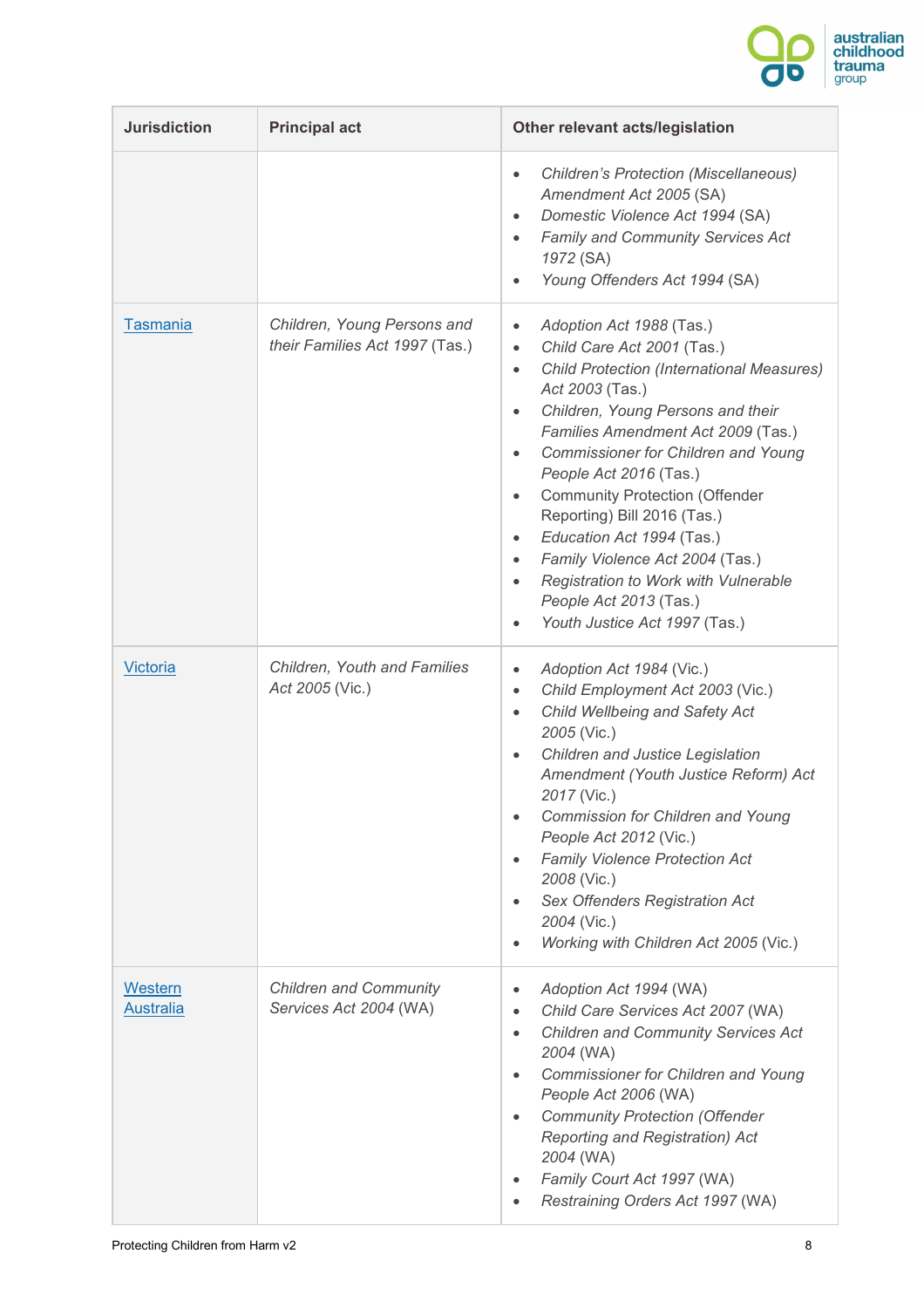

| <b>Jurisdiction</b> | <b>Principal act</b> | Other relevant acts/legislation                                                                           |  |  |
|---------------------|----------------------|-----------------------------------------------------------------------------------------------------------|--|--|
|                     |                      | <b>Working with Children (Criminal Record</b><br>Checking) Act 2004 (WA)<br>Young Offenders Act 1994 (WA) |  |  |

#### **Mandated notifiers:**

For further information on making a report, including who to contact, please refer to the following websites:

- Victorian staff:<https://providers.dhhs.vic.gov.au/mandatory-reporting> and [https://providers.dhhs.vic.gov.au/mandatory-reporting-child-protection-victoria-registered](https://providers.dhhs.vic.gov.au/mandatory-reporting-child-protection-victoria-registered-psychologists-factsheet)[psychologists-factsheet](https://providers.dhhs.vic.gov.au/mandatory-reporting-child-protection-victoria-registered-psychologists-factsheet)
- ACT Staff: [https://www.communityservices.act.gov.au/ocyfs/keeping-children-and-young](https://www.communityservices.act.gov.au/ocyfs/keeping-children-and-young-people-safe)[people-safe](https://www.communityservices.act.gov.au/ocyfs/keeping-children-and-young-people-safe)
- Regarding children residing in NSW: [https://www.facs.nsw.gov.au/families/Protecting](https://www.facs.nsw.gov.au/families/Protecting-kids/mandatory-reporters)[kids/mandatory-reporters](https://www.facs.nsw.gov.au/families/Protecting-kids/mandatory-reporters)

### **Professional Association guidelines:**

Australian Association of Social Workers: <https://www.aasw.asn.au/practitioner-resources/code-of-ethics>

Australian Psychological Society:

[https://www.psychology.org.au/getmedia/d873e0db-7490-46de-bb57-c31bb1553025/APS-Code](https://www.psychology.org.au/getmedia/d873e0db-7490-46de-bb57-c31bb1553025/APS-Code-of-Ethics.pdf)[of-Ethics.pdf](https://www.psychology.org.au/getmedia/d873e0db-7490-46de-bb57-c31bb1553025/APS-Code-of-Ethics.pdf)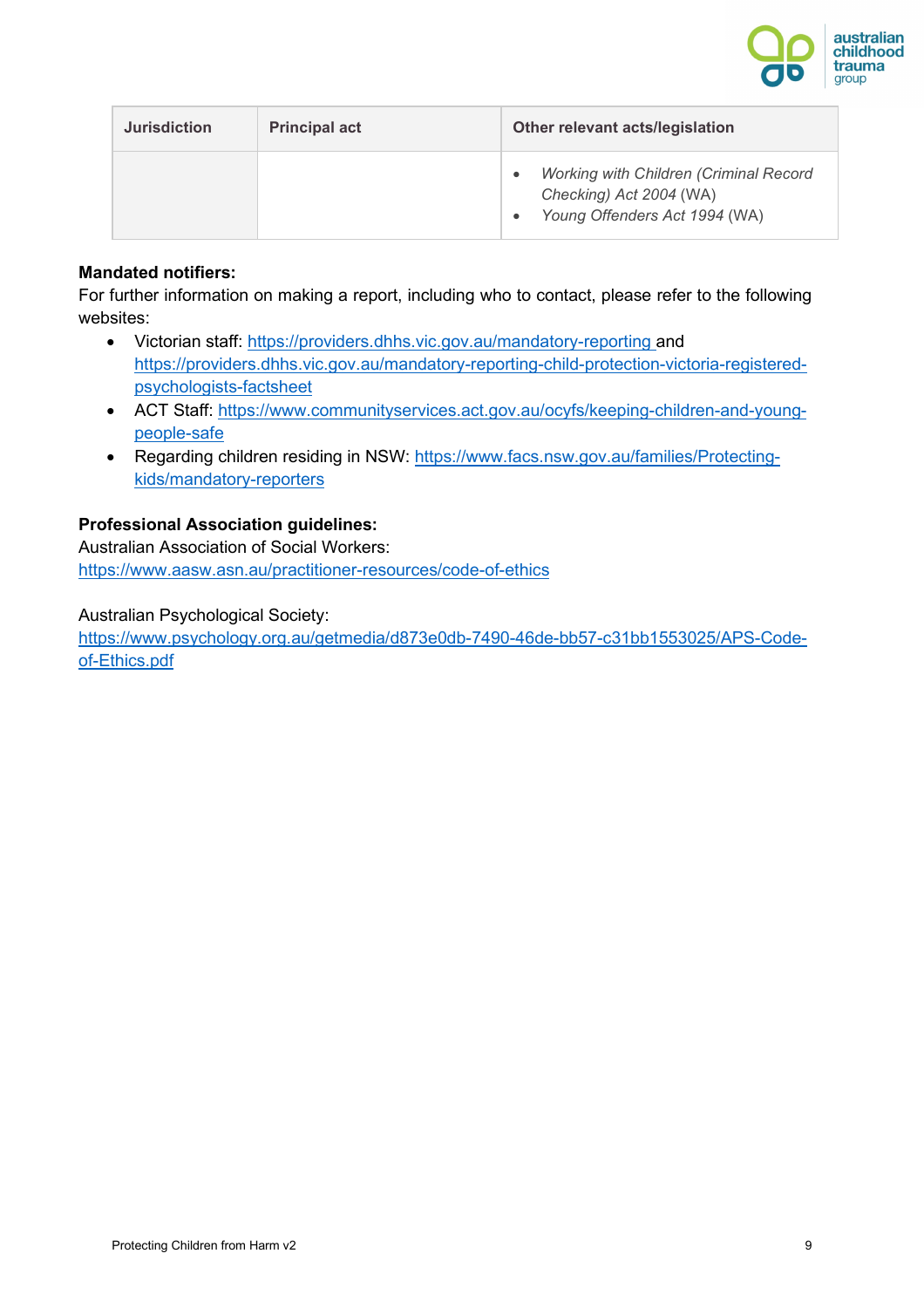

## **Appendix 2 – Definitions of Abuse**

| <b>Term</b>                                   | <b>Definition</b>                                                                                                                                                                                                                                                                                                                                                                                                                                                                                                                                                                                                                                                                    |  |  |  |
|-----------------------------------------------|--------------------------------------------------------------------------------------------------------------------------------------------------------------------------------------------------------------------------------------------------------------------------------------------------------------------------------------------------------------------------------------------------------------------------------------------------------------------------------------------------------------------------------------------------------------------------------------------------------------------------------------------------------------------------------------|--|--|--|
| Child or                                      | A person under the age of eighteen years.                                                                                                                                                                                                                                                                                                                                                                                                                                                                                                                                                                                                                                            |  |  |  |
| young person                                  |                                                                                                                                                                                                                                                                                                                                                                                                                                                                                                                                                                                                                                                                                      |  |  |  |
| <b>Emotional or</b><br>psychological<br>abuse | Emotional or psychological abuse occurs when a child does not receive the love,<br>affection, or attention they need for healthy emotional, psychological, and social<br>development. Such abuse may involve repeated rejection or threats to a child.<br>Constant criticism, teasing, ignoring, threatening, yelling, scapegoating, ridicule<br>and rejection or continual coldness are all examples of emotional abuse. These<br>behaviors continue to an extent that results in significant damage to the child's<br>physical, intellectual, or emotional wellbeing and development.                                                                                              |  |  |  |
| <b>Family</b><br><b>Violence</b>              | Family violence is:<br>behaviour by a person towards a family member of that person if that<br>(a)<br>behaviour-<br>is physically or sexually abusive; or<br>(i)<br>is emotionally or psychologically abusive; or<br>(ii)<br>(iii)<br>is economically abusive; or<br>is threatening; or<br>(iv)<br>is coercive; or<br>(v)<br>in any other way controls or dominates the family member and<br>(vi)<br>causes that family member to feel fear for the safety or wellbeing of that family<br>member or another person; or<br>(b)<br>behaviour by a person that causes a child to hear or witness, or otherwise<br>be exposed to the effects of, behaviour referred to in paragraph (a). |  |  |  |
| Grooming                                      | Grooming is an offence which targets communication by an adult, including online<br>communication, with a child or their parents with the intent of committing child<br>sexual abuse. There is no set pattern in relation to the grooming of children. For<br>some perpetrators, there will be a lengthy period before the abuse begins.<br>Grooming can take place in any setting where a relationship is formed, such as<br>leisure, sport, music, or in internet chatrooms, in social media or by other<br>technological channels.                                                                                                                                                |  |  |  |
| Harm                                          | Harm to a child, is any detrimental effect of a significant nature on the child's<br>physical, psychological, or emotional wellbeing. It is immaterial how the harm is<br>caused. Harm can be caused by:<br>physical, psychological, or emotional abuse or neglect.<br>sexual abuse or exploitation;<br>a single act, omission, or circumstance; and<br>a series or combination of acts, omissions, or circumstances.                                                                                                                                                                                                                                                                |  |  |  |
| <b>Neglect</b>                                | Neglect is the persistent failure or deliberate denial to provide the child with the<br>basic necessities of life. Such neglect includes the failure to provide adequate<br>food, clothing, shelter, adequate supervision, clean water, medical attention, or<br>supervision to the extent that the child's health and development is, or is likely to<br>be, significantly harmed. Categories of neglect include physical neglect, medical<br>neglect, abandonment or desertion, emotional neglect, and educational neglect.<br>The issue of neglect must be considered within the context of resources<br>reasonably available.                                                    |  |  |  |